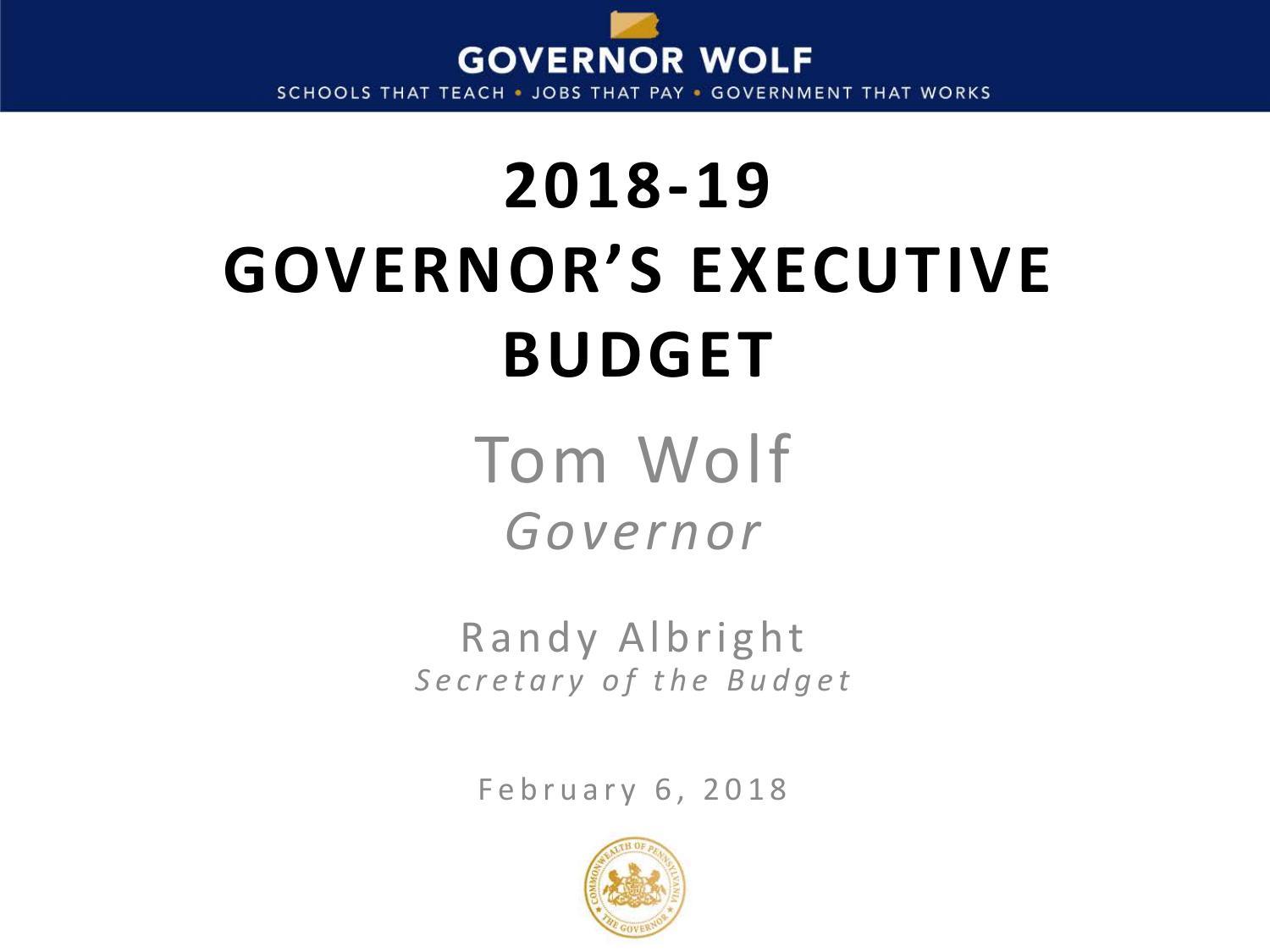

#### **2018-19 PROPOSED BUDGET**

General Fund expenditures: \$32.987B

- Provides \$225M in new education investments, focused on 21<sup>st</sup> Century skills
- Expands opportunities for women and families, increasing child care and home visiting programs
- Invests in substance use disorder support, ID/autism services and enhanced care for seniors
- Protects taxpayers through responsible fiscal management, building upon cost savings initiatives and efficiencies already implemented

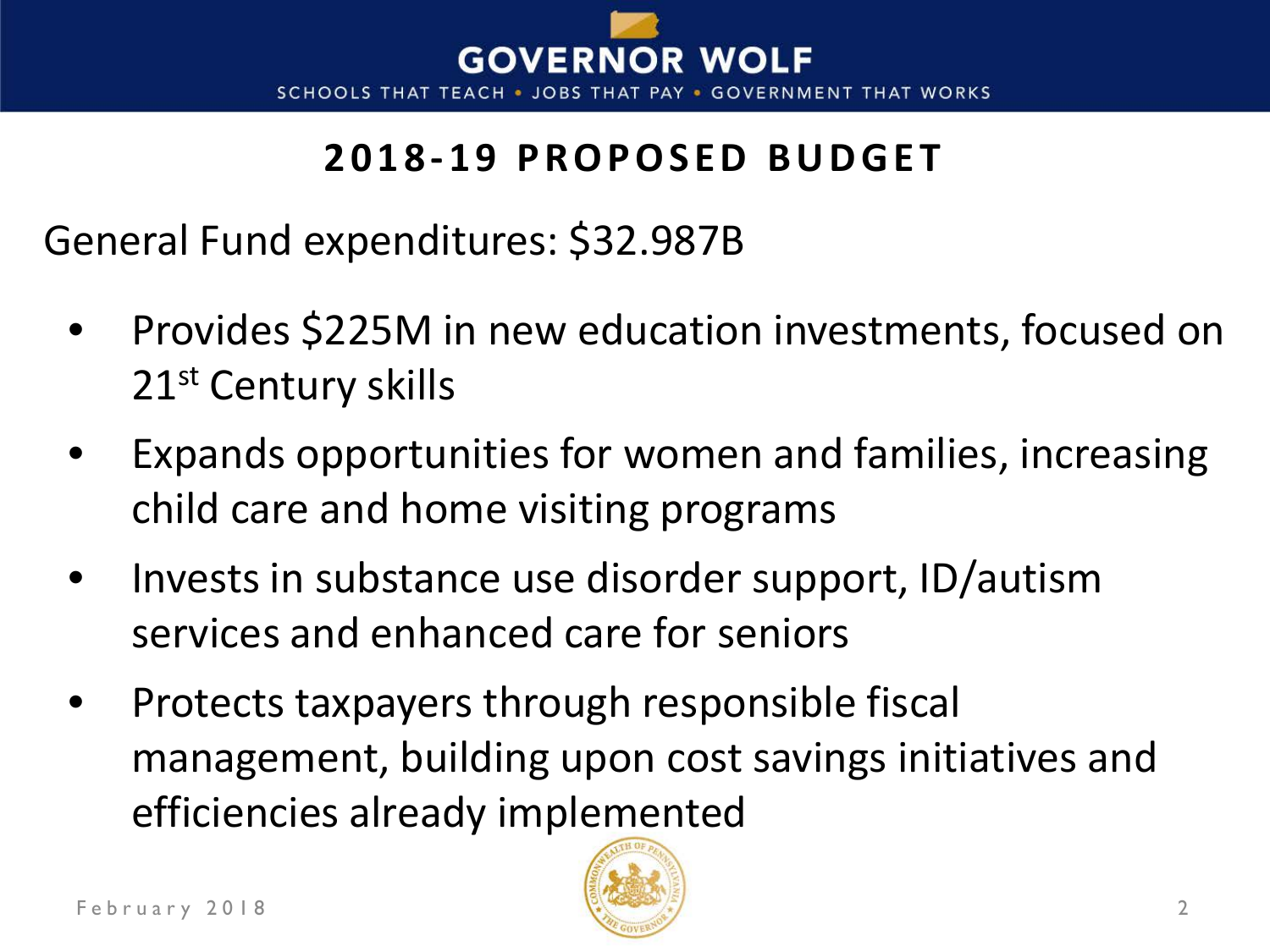

#### **THREE -YEAR GENERAL FUND OVERVIEW**

Growth since 2014-15: \$2.84B (3.25% annually)

- \$1.4B: SERS and PSERS to meet actuarially required contributions
- \$840M: education investments
- Remaining net increase: <\$600M

# \$2B in budget cuts and cost savings:

- Complement management
- Corrections population decline and facility closures
- Agency consolidations and restructuring
- Debt management
- Bending the Medical Assistance cost curve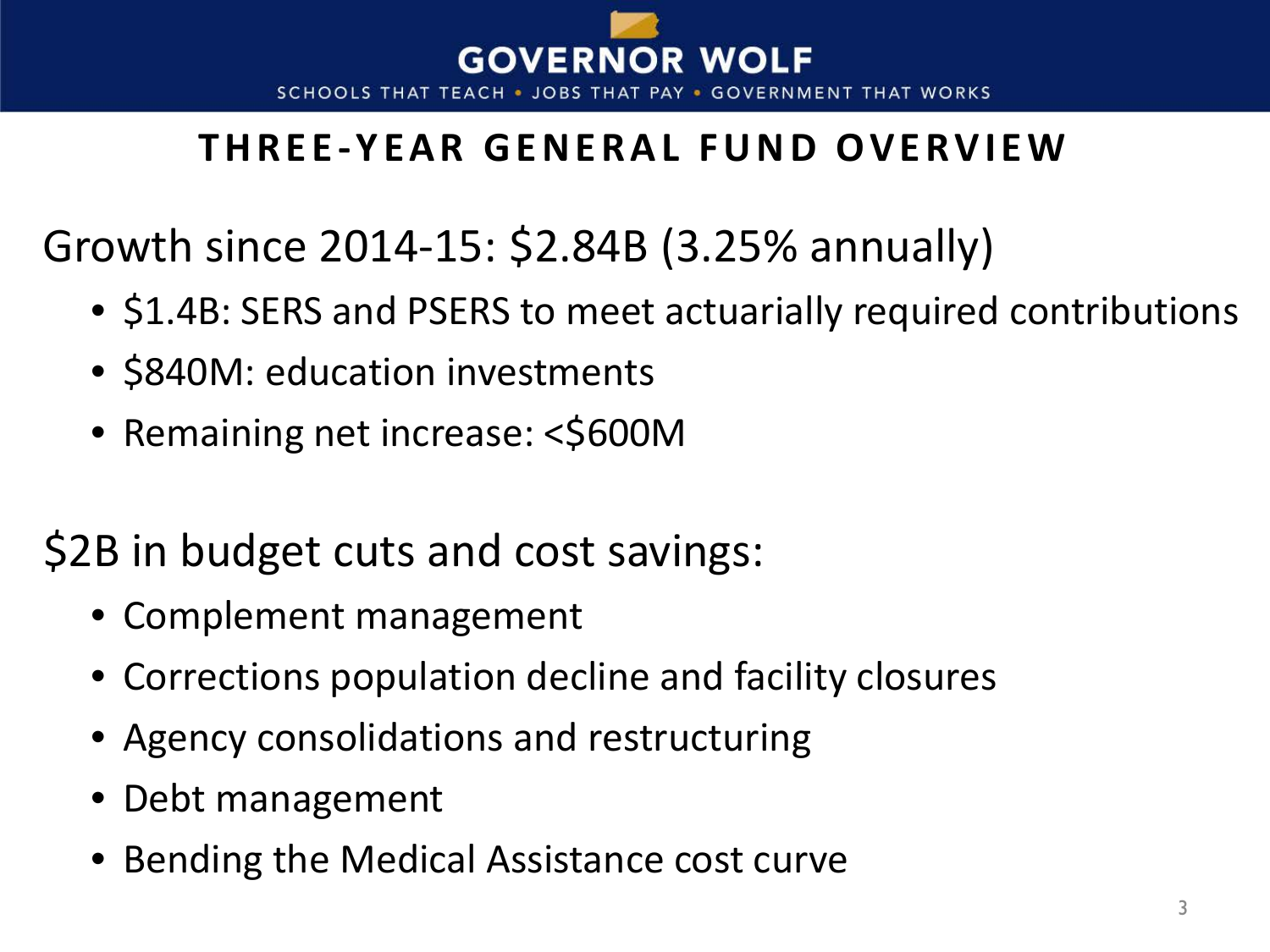

SCHOOLS THAT TEACH . JOBS THAT PAY . GOVERNMENT THAT WORKS

#### **2018-19 FINANCIAL STATEMENT**

|                                 | (Dollars in Thousands) |                              |                             |  |  |  |  |  |
|---------------------------------|------------------------|------------------------------|-----------------------------|--|--|--|--|--|
|                                 | 2016-17                | 2017-18                      | 2018-19                     |  |  |  |  |  |
|                                 | <b>Actual</b>          | <b>Available</b>             | <b>Proposed</b>             |  |  |  |  |  |
| Beginning Balance \$            | 1,991                  | (1,539,333)<br>$\mathbf{\$}$ | 41,468<br>$\boldsymbol{\$}$ |  |  |  |  |  |
| Base Revenue                    | 31,672,150             | 34,767,100                   | 33,971,600                  |  |  |  |  |  |
| Severance Tax                   |                        |                              | 248,700                     |  |  |  |  |  |
|                                 | (1,350,000)            | (1,385,000)                  | (1,359,000)                 |  |  |  |  |  |
| Total Revenue                   | 30,324,141             | 31,842,767                   | 32,902,768                  |  |  |  |  |  |
|                                 | 78,313                 | 210,000                      | 100,000                     |  |  |  |  |  |
| <b>Funds Available</b>          | 30,402,454             | 32,052,767                   | 33,002,768                  |  |  |  |  |  |
| Enacted/Proposed Expenditures   | 31,941,787             | 31,997,476                   | 32,987,275                  |  |  |  |  |  |
| <b>Total Expenditures</b>       | 31,941,787             | 31,997,476                   | 32,987,275                  |  |  |  |  |  |
| <b>Preliminary Balance</b>      | (1,539,333)            | 55,291                       | 15,493                      |  |  |  |  |  |
| Transfer to the Rainy Day Fund. |                        | (13, 823)                    | (3,873)                     |  |  |  |  |  |
| <b>Ending Balance</b>           | \$(1,539,333)          | $\mathbf{\$}$<br>41,468      | \$<br>11,620                |  |  |  |  |  |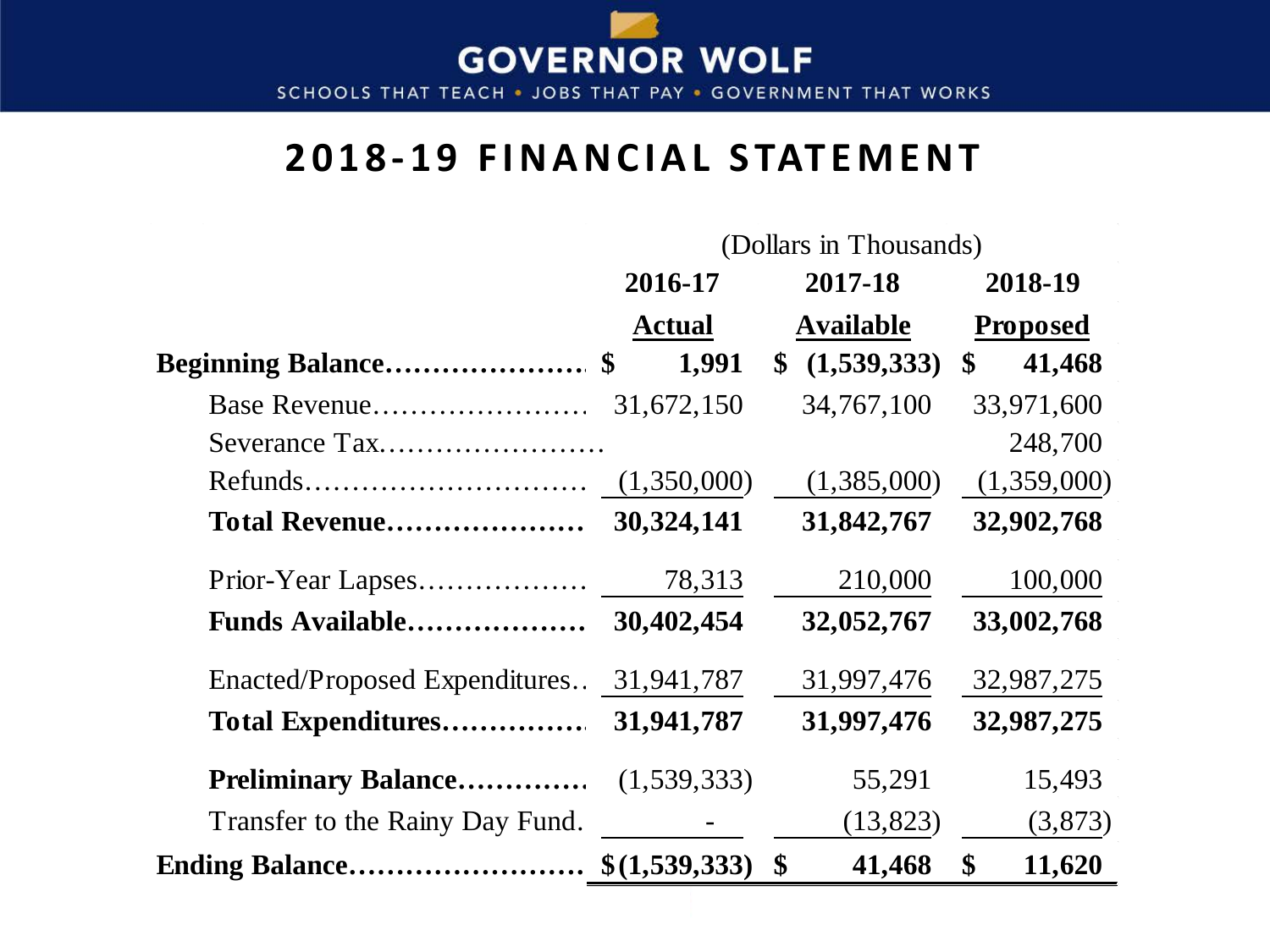

SCHOOLS THAT TEACH . JOBS THAT PAY . GOVERNMENT THAT WORKS

#### **INCREASING EDUCATION INVESTMENTS BY MORE THAN \$1 BILLION**

- New education investments for 2018-19: \$225M
- ― \$100M in basic education funding
- ― \$40M for early childhood education
- ― \$20M in special education funding
- ― \$40M for PAsmart initiative (PDE)
- ― \$10M for career and technical education
- ― \$15M for PASSHE



#### **Pre-K to 12 Education Funding**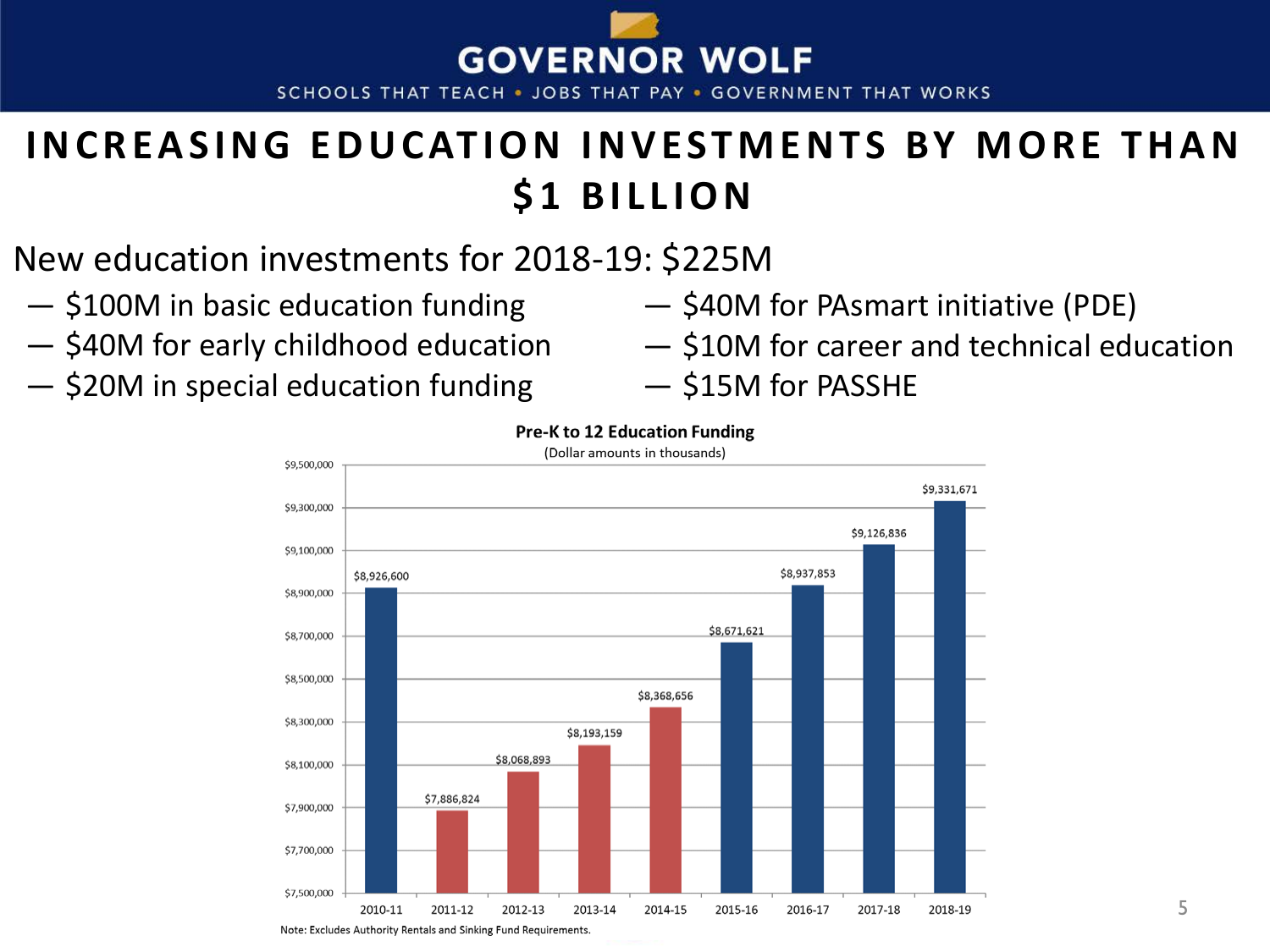

# **PROMOTING 21ST CENTURY JOBS AND SKILLS**

- Convened Middle Class Task Force to guide future education and workforce development investments
- \$50M PAsmart initiative to strengthen and align workforce efforts across agencies
	- \$5M to promote employer engagement in postsecondary education through up to 10 business-education consortiums
	- \$10M to upskill Pennsylvania's workforce
		- \$7M for Apprenticeship Training
		- \$3M for Industry Partnerships



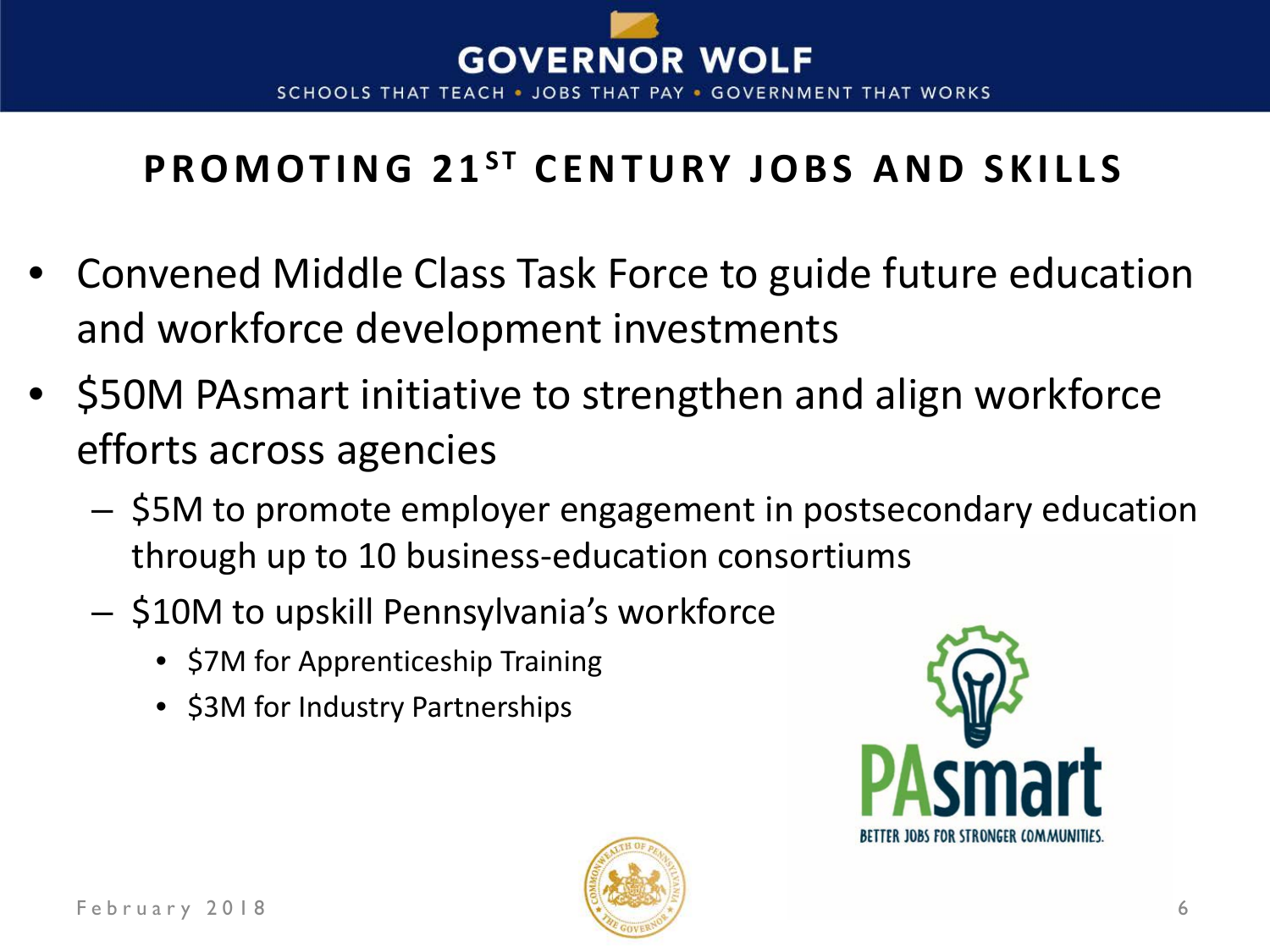

#### **PROMOTING 21<sup>ST</sup> CENTURY JOBS AND SKILLS**

- \$25M to grow STEM computer science and related education
	- \$15M to improve access to training for all students
	- \$5M for educator and staff development
	- \$5M to expand postsecondary training programs
- \$10M to enhance access and affordability for Career and Technical Education and STEM career pathways
	- Encourage articulation agreements to earn postsecondary credits
	- Increase associate degree attainment
	- Expand cost-effective tuition models
	- Shorten timeframes to enter workforce

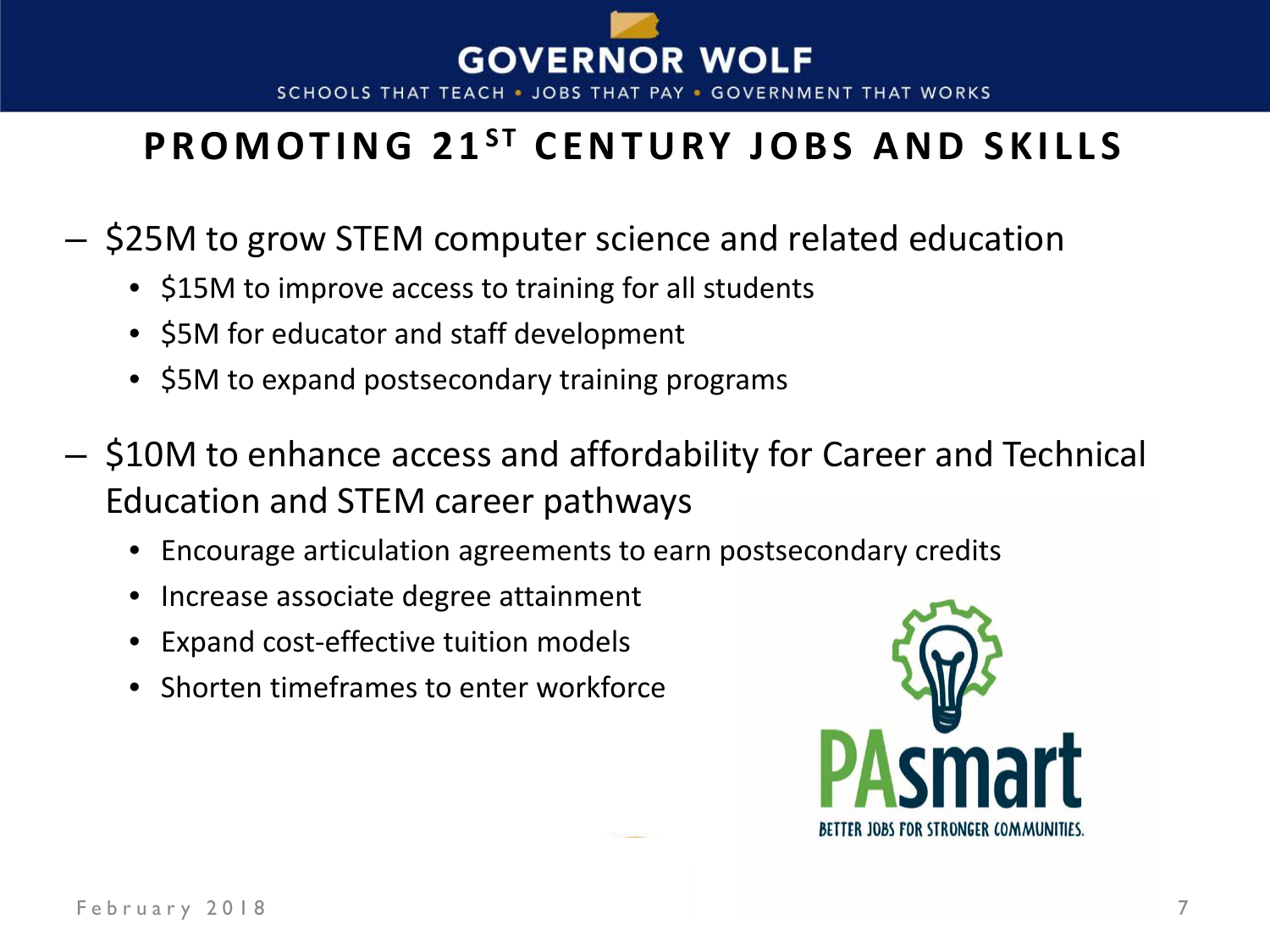

#### **INVESTING IN BUSINESSES AND FAMILY- SUSTAINING JOBS**

• Manufacturing PA

• PA First

- One-Stop Shop for Businesses
- Increase the Minimum Wage

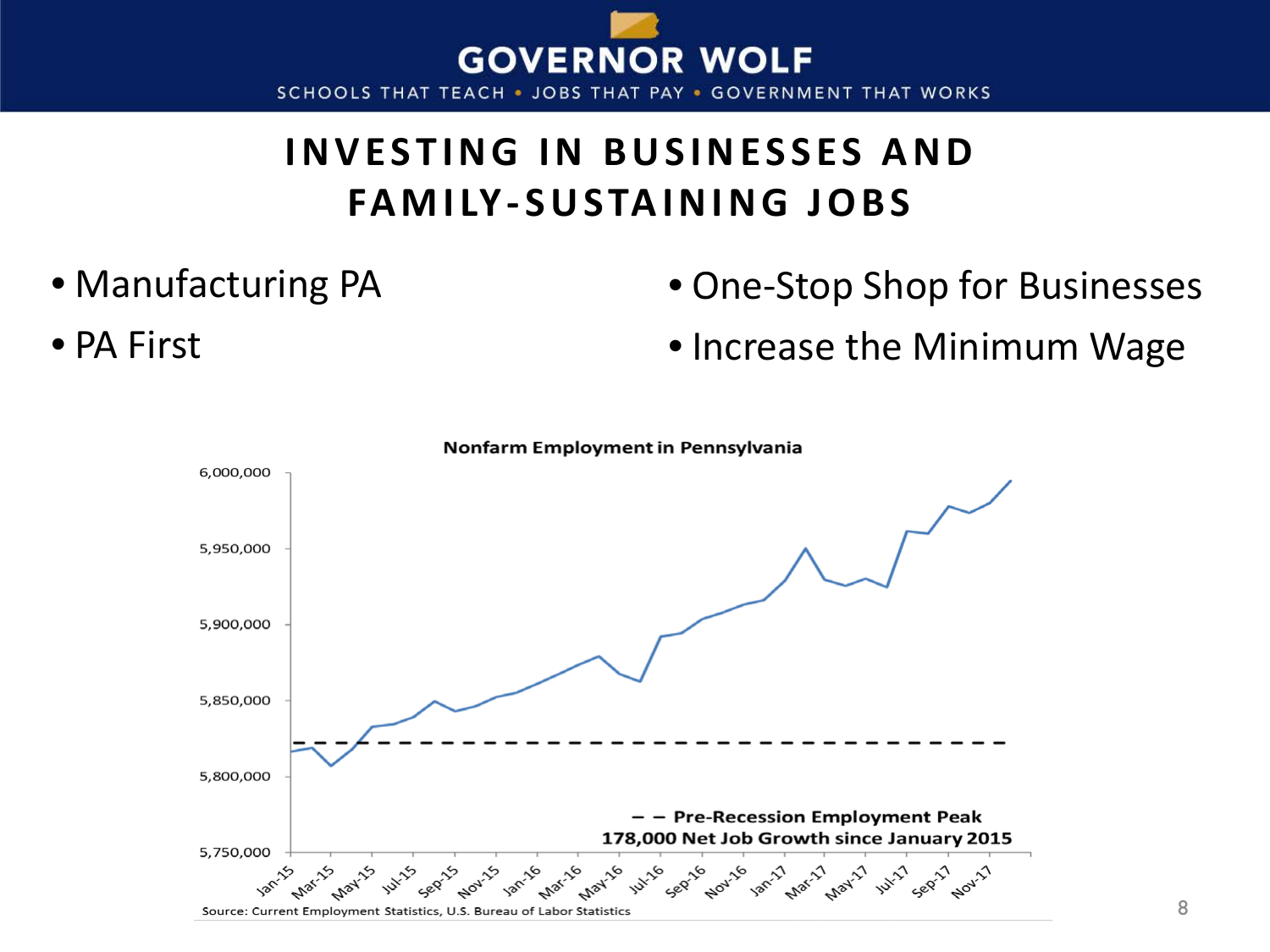

#### **CREATING A FAIRER, MORE COMPETITIVE BUSINESS TAX CLIMATE**

- Full phase-out of the Capital Stock and Franchise Tax
- Tax Foundation now ranks PA among top 25 states for business tax competitiveness
- Implement Full Combined Reporting
	- A majority of states and the federal government now require combined reporting
- Step down the Corporate Net Income Tax rate to 7.99 percent by 2023

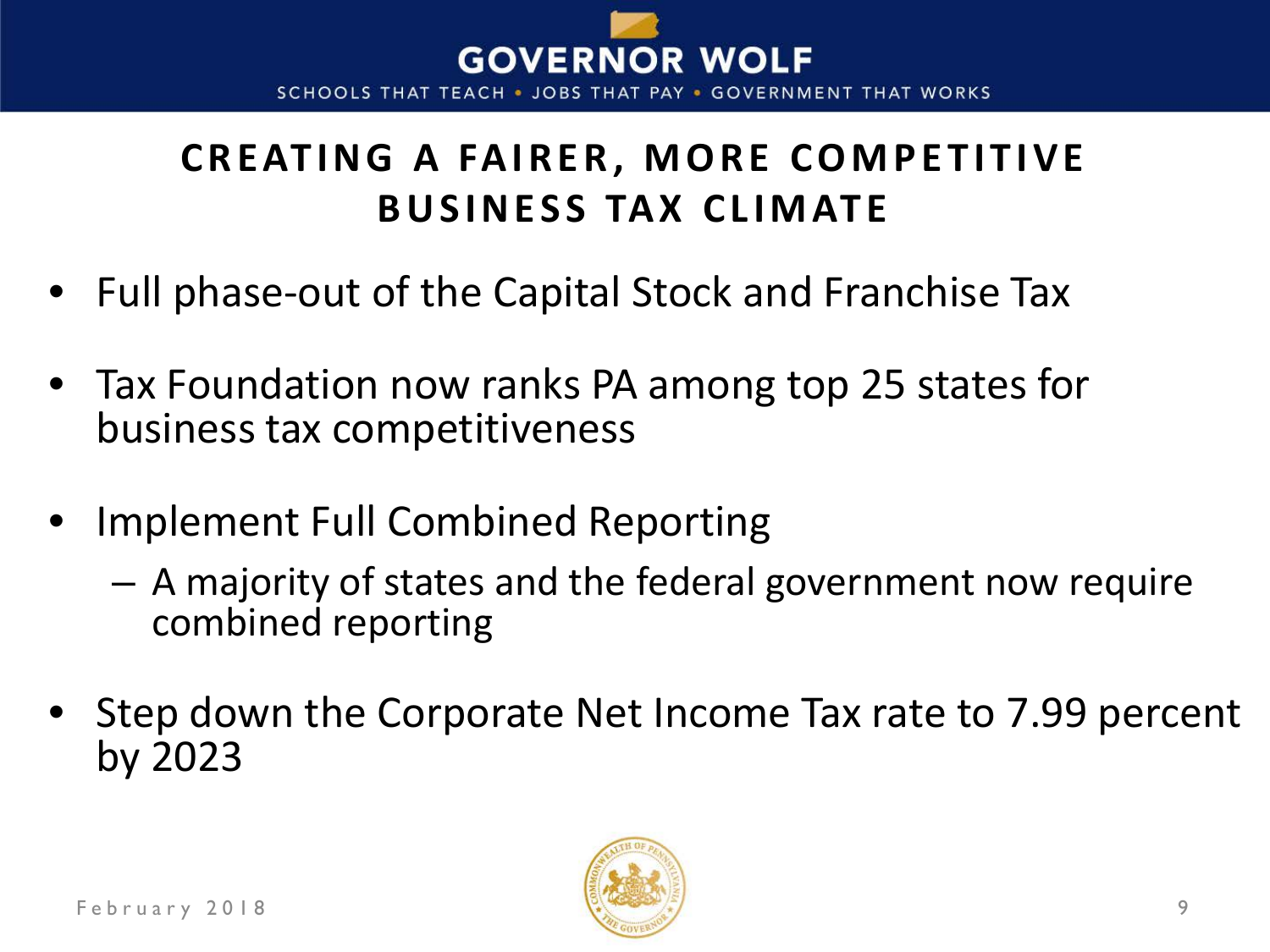

#### **ENACTING A FAIR, COMMONSENSE SEVERANCE TAX**

- Price sensitive to the natural gas sector
- Estimated to generate \$248.7M
- Existing impact fee remains unchanged

| <b>Natural Gas</b><br><b>Price Range</b> | <b>Tax Per</b><br><b>Thousand</b><br><b>Cubic Feet</b> |  |  |  |  |  |
|------------------------------------------|--------------------------------------------------------|--|--|--|--|--|
| $$0.00 - $3.00$                          | \$0.04                                                 |  |  |  |  |  |
| $$3.01 - $4.99$                          | \$0.05                                                 |  |  |  |  |  |
| $$5.00 - $5.99$                          | \$0.06                                                 |  |  |  |  |  |
| \$6.00 or more                           | \$0.07                                                 |  |  |  |  |  |

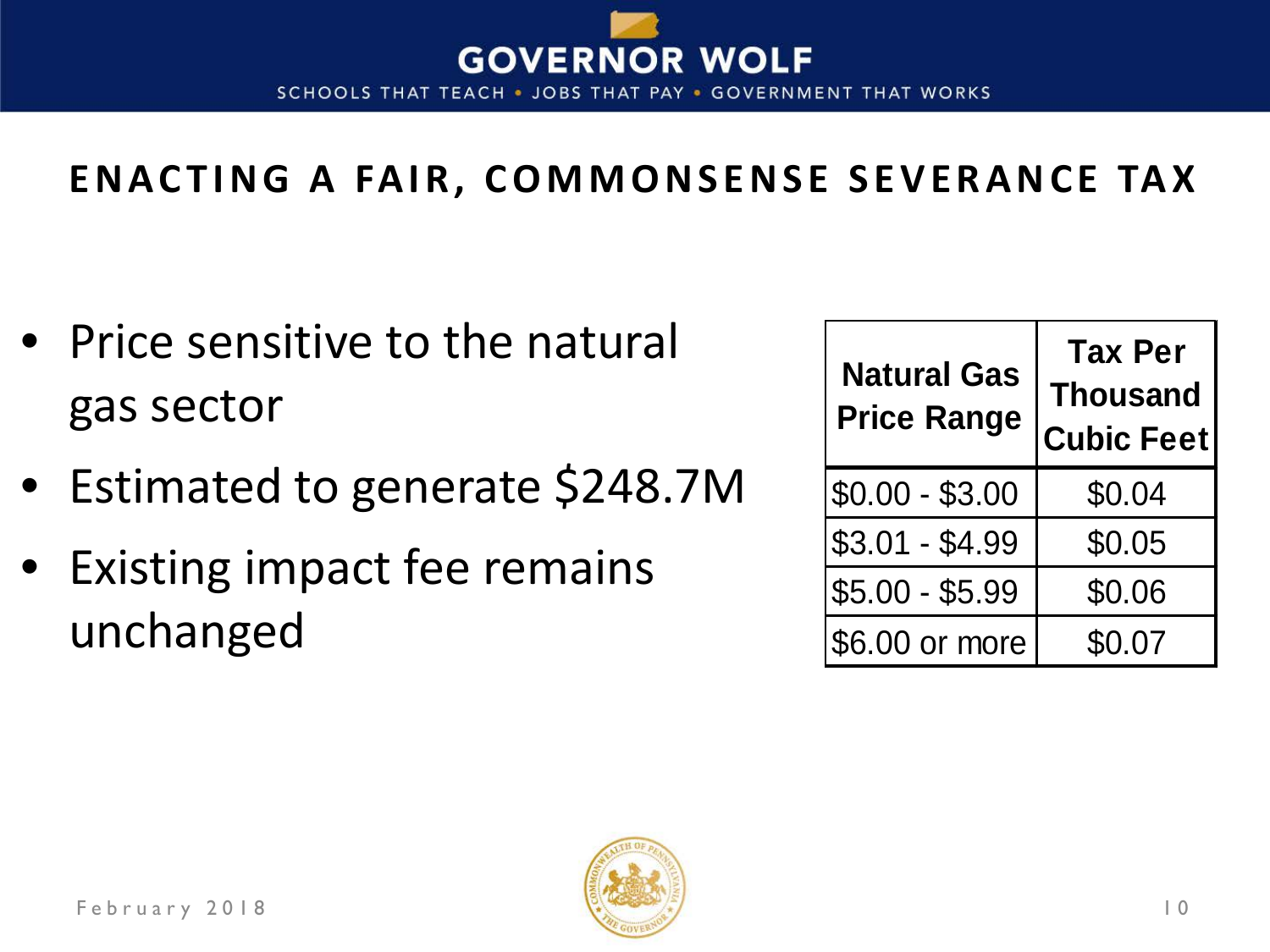

#### **SUPPORTING OPPORTUNITIES FOR WOMEN & FAMILIES**

- \$30M investment to enhance child care services
	- \$10M to increase access for 1,600 children and families
	- \$15M to increase STAR 2, 3 and 4-tiered rates
	- \$3M to pilot care for children under age three
	- \$2M to increase rates for home visiting programs
- Align workplace standards with today's modern workforce and social realities

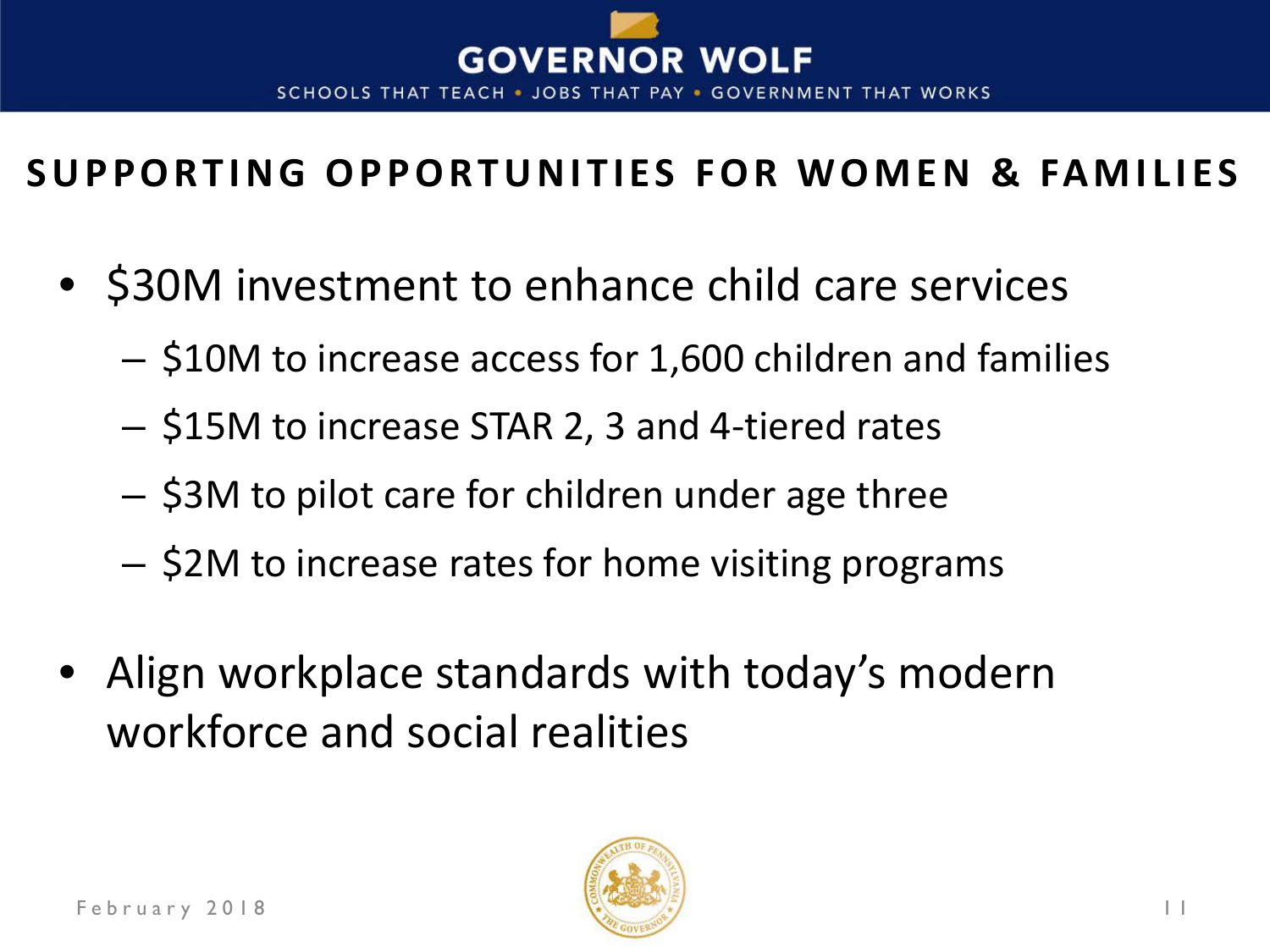

#### **CONTINUING TO FIGHT THE OPIOID ABUSE EPIDEMIC**

- \$26.5M for Year 2 of 21<sup>st</sup> Century Cures Act funding
- Continue expansion of specialty drug courts
- \$4.5M for home visiting programs, targeted for families affected by substance use disorder
- Maintain access to Naloxone

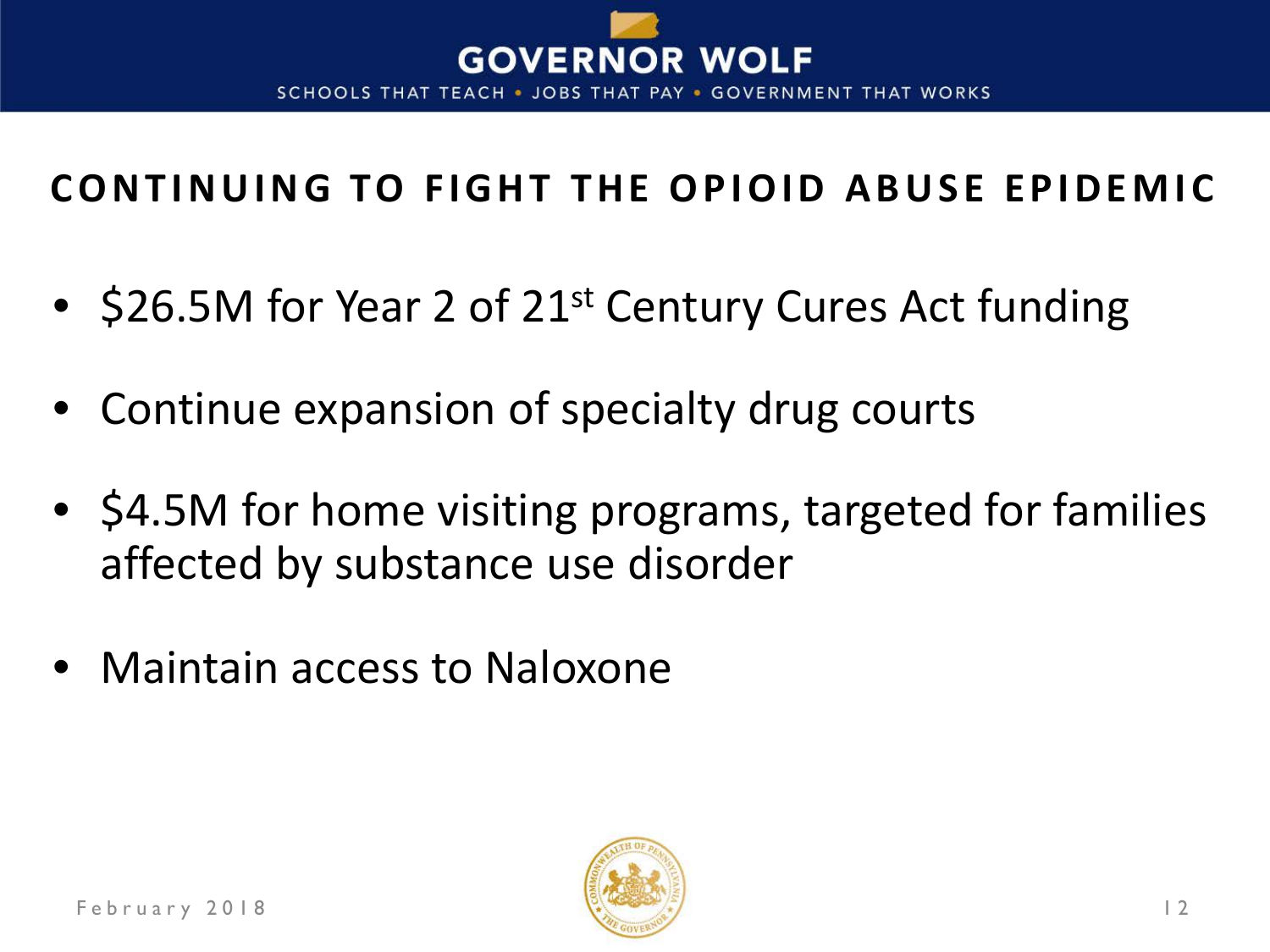

# **ENSURING QUALITY CARE FOR THOSE WITH INTELLECTUAL DISABILITIES AND AUTISM**

- \$74M increase to serve individuals with ID & autism
- \$16M targeted to serve an additional 965 individuals:
	- 100 individuals through the Consolidated Waiver
	- 800 individuals through other waiver programs, including individuals who transition out of special education programs
	- 40 individuals through the Adult Community Autism Program
	- 25 individuals transitioned from State Centers to placements in the community

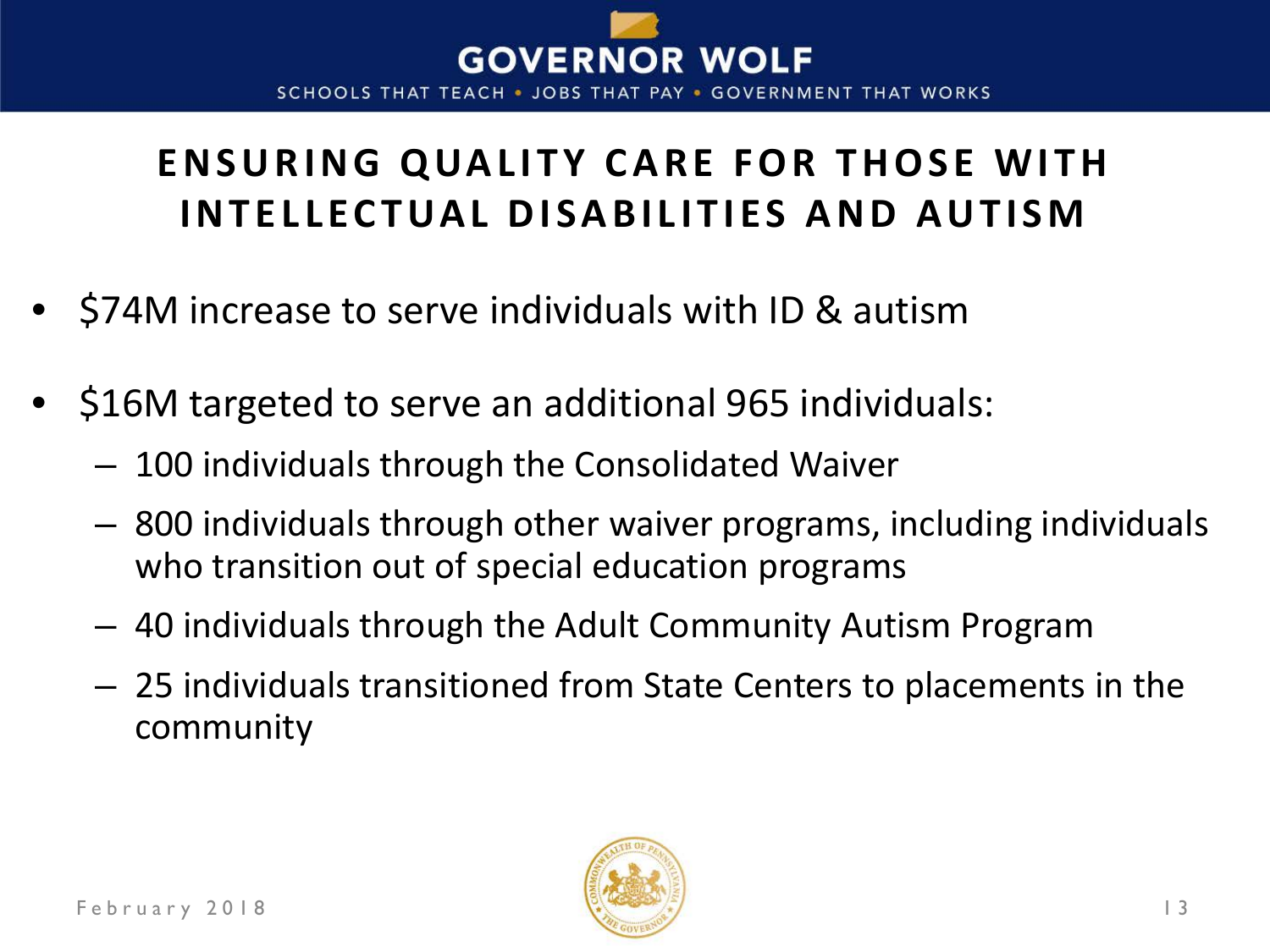

#### **PROTECTING SERVICES FOR OLDER PENNSYLVANIANS**

- Launched Community HealthChoices in the southwest region in January 2018 with the goal of providing statewide service by 2020
	- Proposed budget increases home and community service investments by \$230M
	- Home and community-based investments have grown by \$800M during the past four years
	- Right size delivery system to serve more people in home and community settings

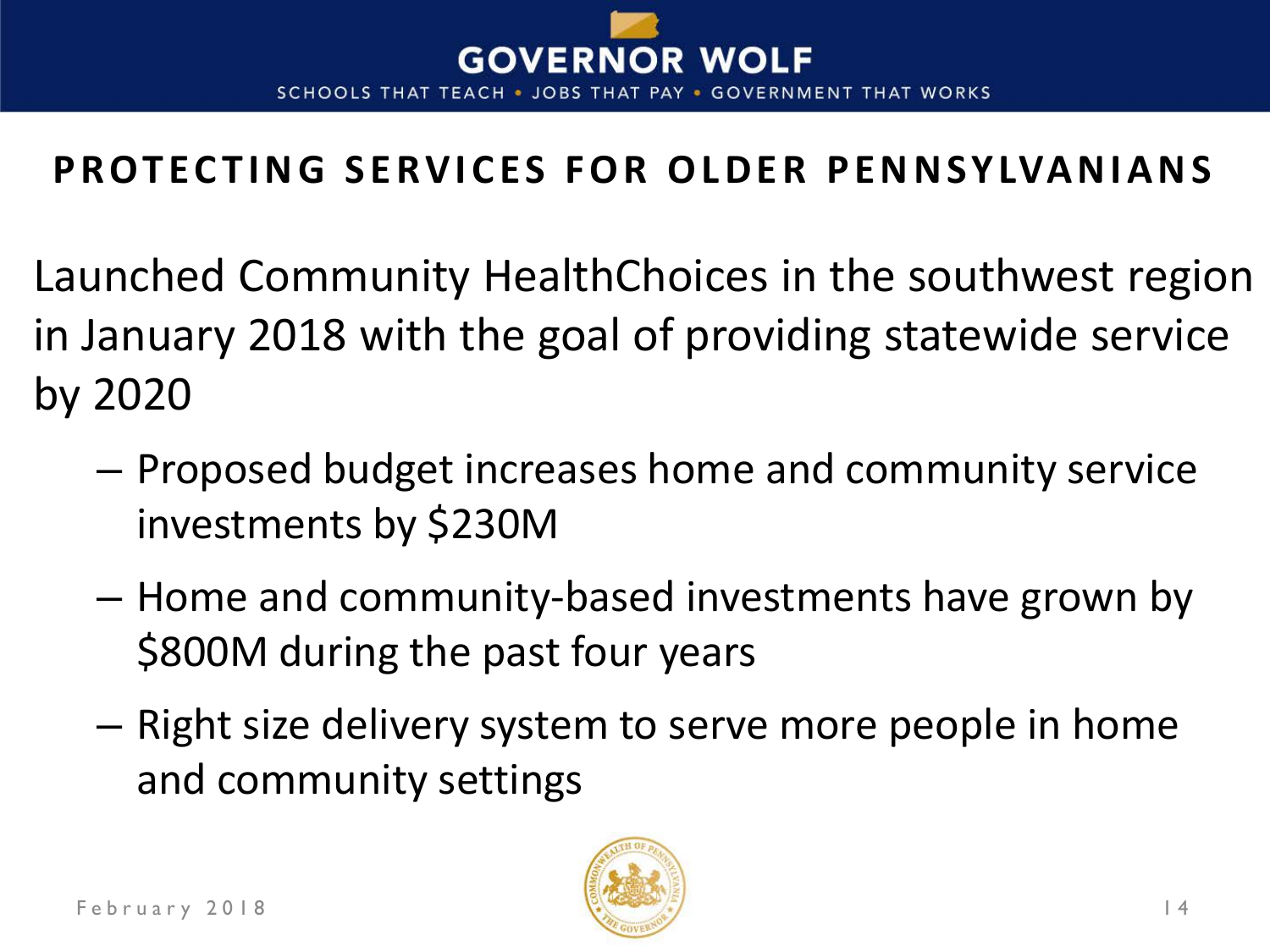

#### **ADDITIONAL STEPS TO MAINTAIN LOTTERY FUND SOLVENCY**

Continue efforts to reduce reliance on Lottery Fund programs to fund long-term care services to seniors

- \$59.9M in 2017-18, \$37M in 2018-19
- Expand initiatives to reduce PACE costs
- Introduce new Lottery games, including iLottery, virtual sports, and keno to generate \$71M in 2018-19
- Re-establish \$75M reserve fund beginning in 2021-22

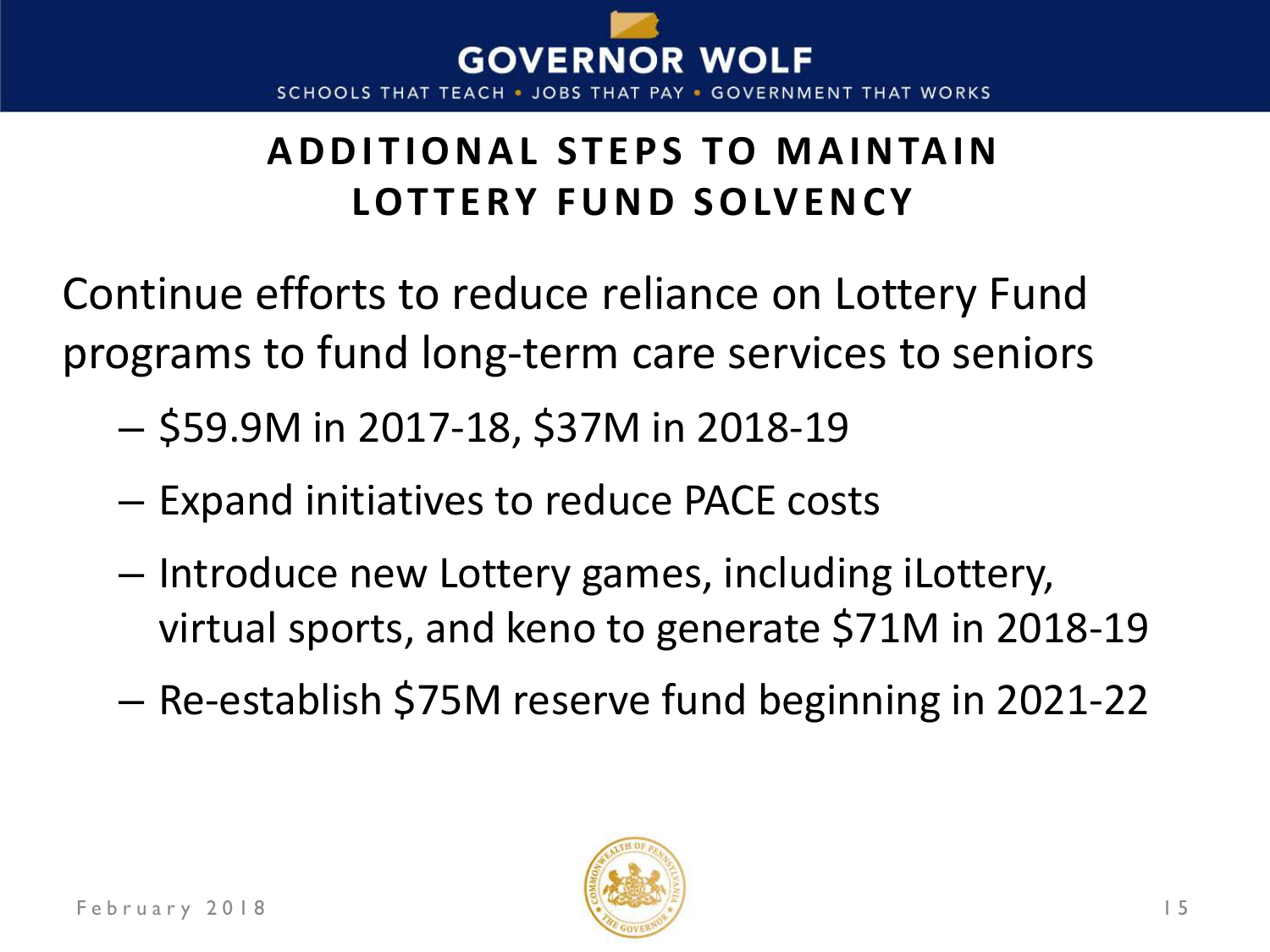

#### **PENSION CONTRIBUTIONS**

\$1.675B increase since 2014-15 for SERS and PSERS to meet our full actuarially required contributions

- Fully retire unfunded debt for PSERS by 2035 and SERS by 2040
- Beginning in 2019, Act 5 of 2017 will implement a new hybrid benefit plan, significantly reducing employer risk



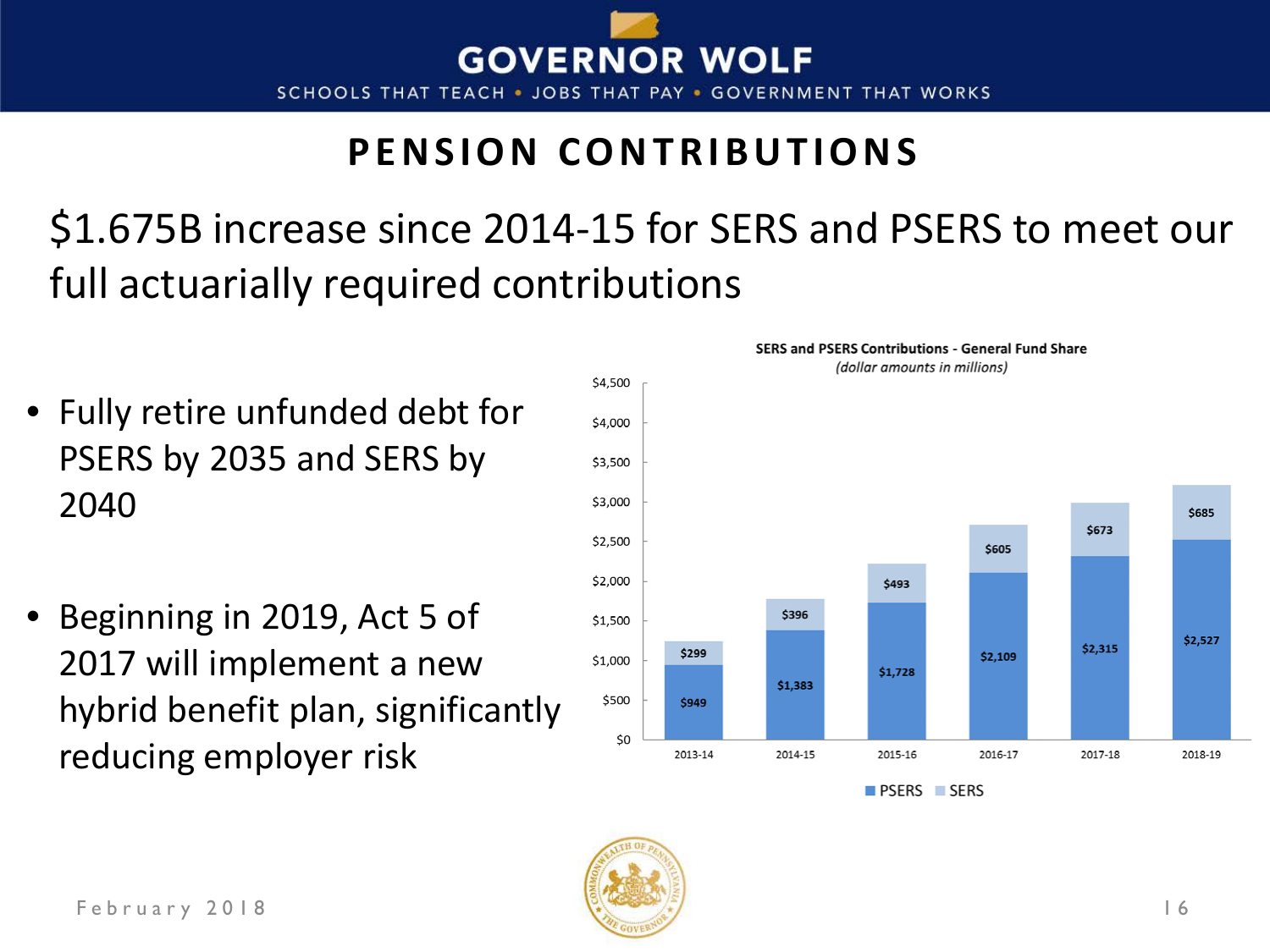

**SCHOOLS THAT TEACH THAT WORKS** • JOBS THAT PAY • GOVERNMENT

#### **GAMING EXPANSION**

*(dollar amounts in millions)*

| <b>Source</b>                           |       | 2017-18 | 2018-19    |
|-----------------------------------------|-------|---------|------------|
| iGaming                                 | Ś.    | 105.0   | \$<br>40.6 |
| Loan Repayments                         |       | 10.2    | 25.9       |
| Category 4/Satellite Slots              |       | 67.5    | 82.5       |
| Category 3 Additional Slots/Table Games |       | 5.5     | 2.2        |
| Airport Gaming (Tablets)                |       | 3.8     |            |
| Patron of Amenities                     |       | 2.0     |            |
| <b>Fantasy Sports</b>                   |       | 0.1     | 4.6        |
| <b>VGTs</b>                             |       |         | 4.0        |
| <b>GEDTF</b>                            |       | 12.0    | 12.0       |
|                                         | TOTAL | 206.0   | 171.8      |

| Lotterv Fund |
|--------------|
|--------------|

| Source                     |          | 2017-18 |     | 2018-19 |      |
|----------------------------|----------|---------|-----|---------|------|
| iLottery                   |          |         | 4.4 | - \$    | 30.5 |
| <b>Monitor Games</b>       |          |         | 4.5 |         | 40.3 |
| Category 4/Satellite Slots |          |         |     |         | (8.0 |
|                            | TOTAL \$ |         | 8.9 |         | 62.8 |

| <b>Total Impact</b>             |                                |  |                  |  |      |  |  |  |
|---------------------------------|--------------------------------|--|------------------|--|------|--|--|--|
| General Fund Impact             |                                |  | $$200.0 \$105.1$ |  |      |  |  |  |
| Lottery Fund Impact             |                                |  | 8.9              |  | 62.8 |  |  |  |
| Property Tax Relief Fund Impact |                                |  | 6.0              |  | 66.7 |  |  |  |
|                                 | TOTAL IMPACT \$ 214.9 \$ 234.6 |  |                  |  |      |  |  |  |

Gaming expansion revenue collected to date:

- \$90.2M for first two Category 4 licenses
- \$1M in Patron of Amenities fees

\$50M for Philadelphia casino license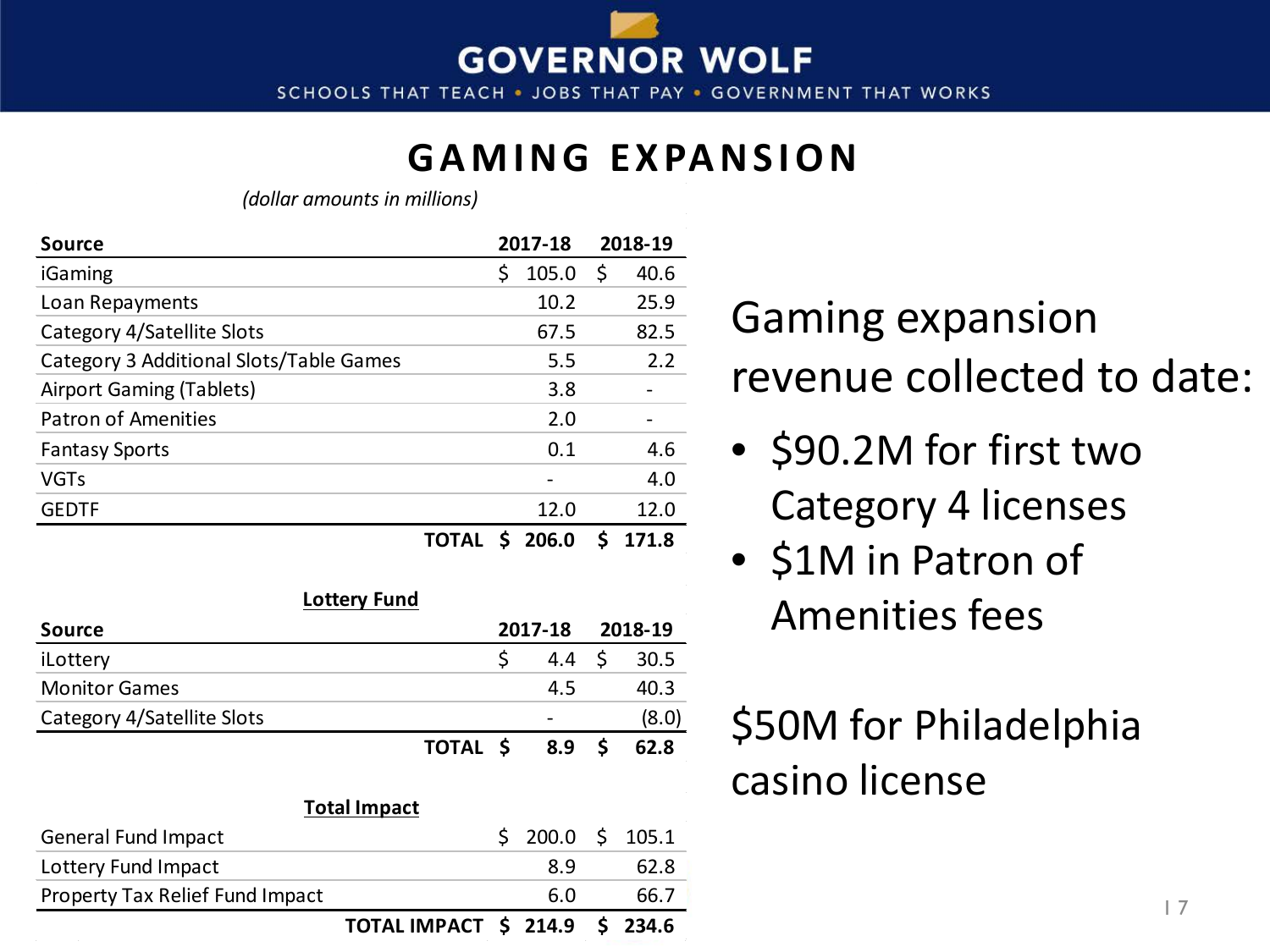

#### **KEEPING PENNSYLVANIA SAFE**

- \$6M to pilot a PSP body-worn camera program
- Assess \$25 per capita fee for PSP services in municipalities without police coverage, freeing up funds for four cadet classes to grow enlisted complement
- Invest \$53M to modernize our Statewide Radio System and comply with federal requirements

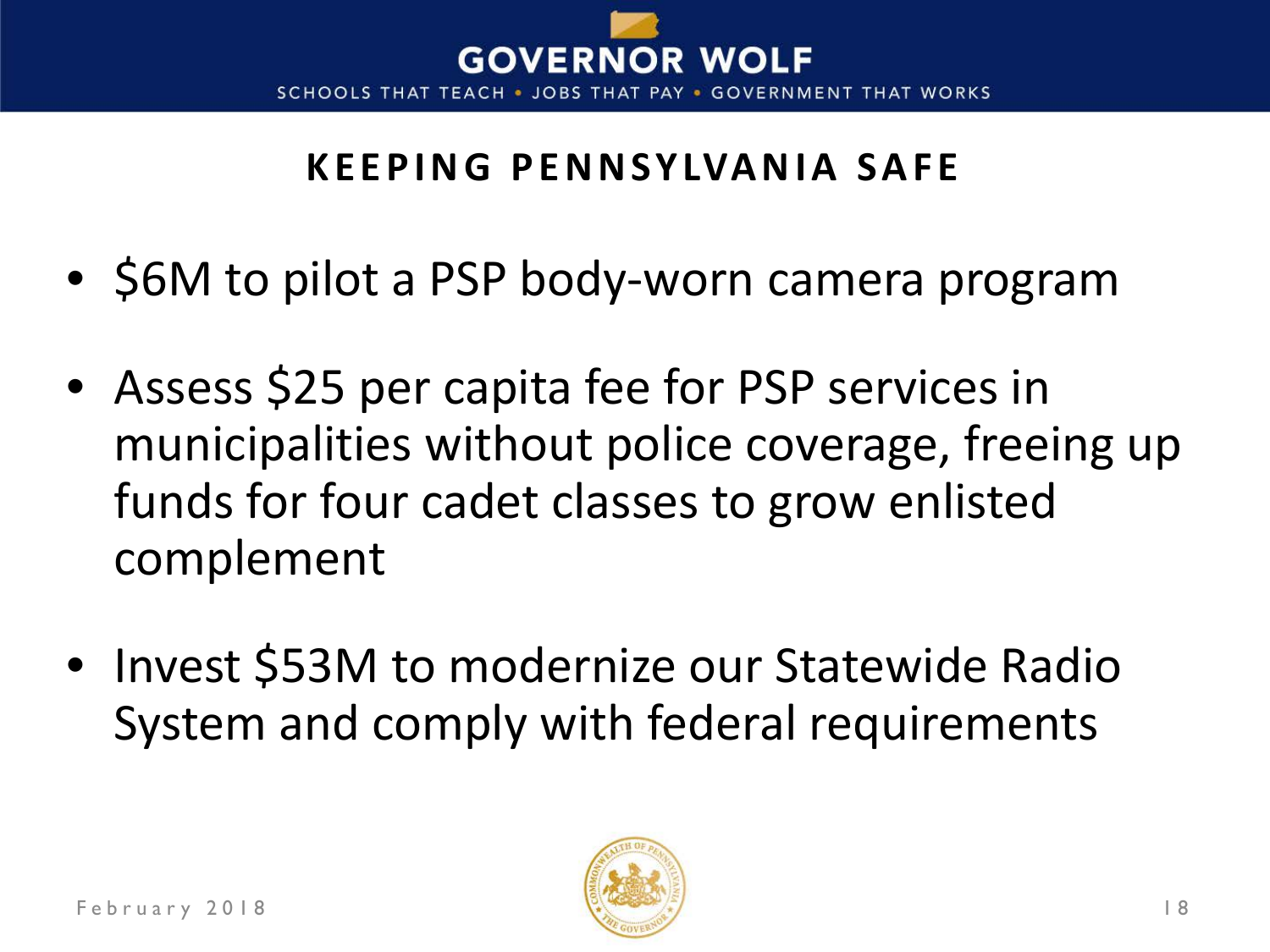

# **INVESTING IN OUR ROADS AND BRIDGES**

\$300M new transportation investment over next five years

- One-time \$50M expansion for maintenance on low traffic state roads
- Five-year annual investments:
	- \$40M to restore and repair state-administered rural commercial routes
	- \$10M for replacement or rehabilitation of local bridges

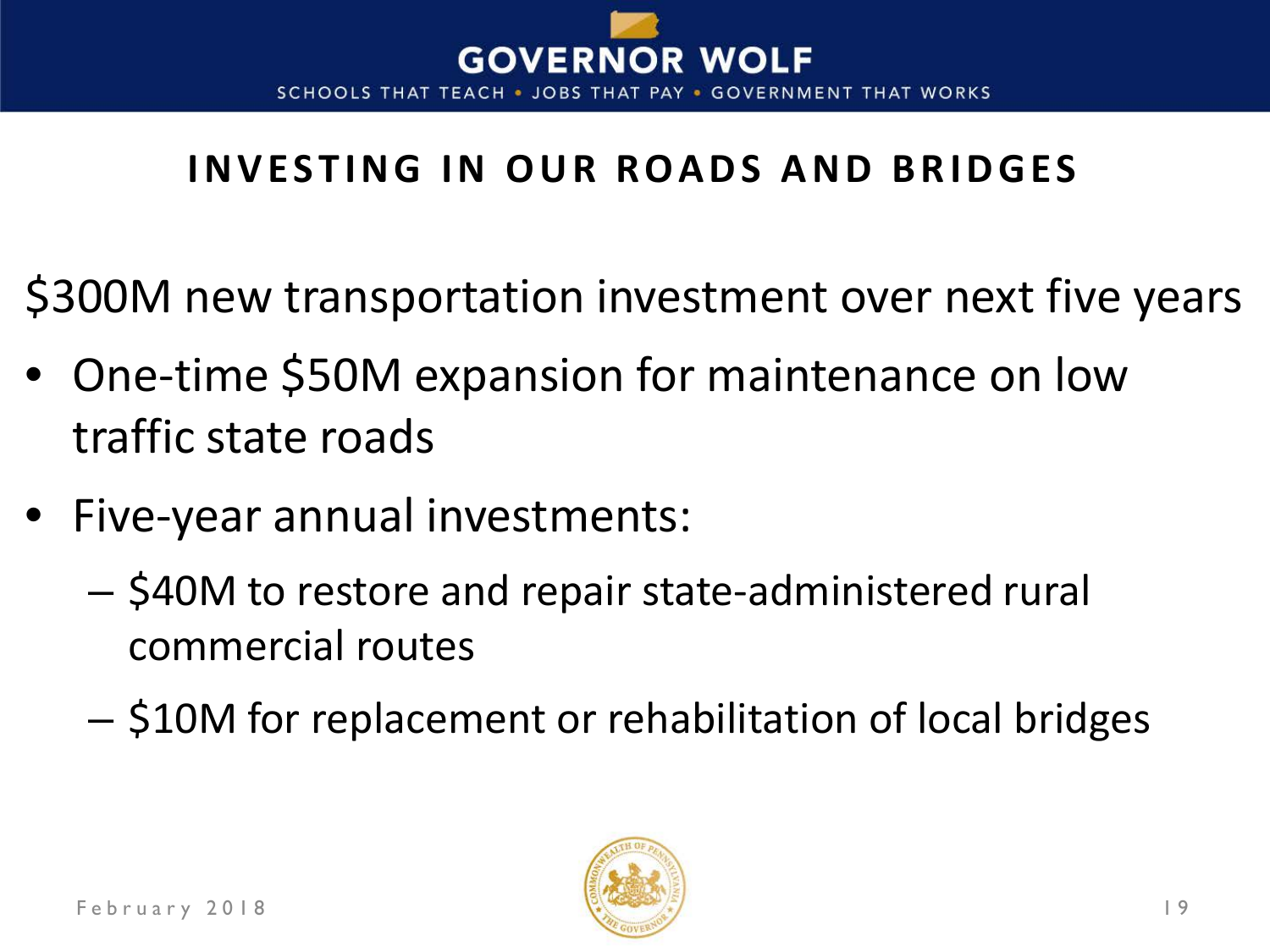

# **PROTECTING THE ENVIRONMENT**

- \$2.5M for DEP regulatory operations to improve air, land and water quality
- \$1.597M for Spotted Lanternfly detection and eradication
- \$2.5M for Lyme Disease prevention, education and awareness

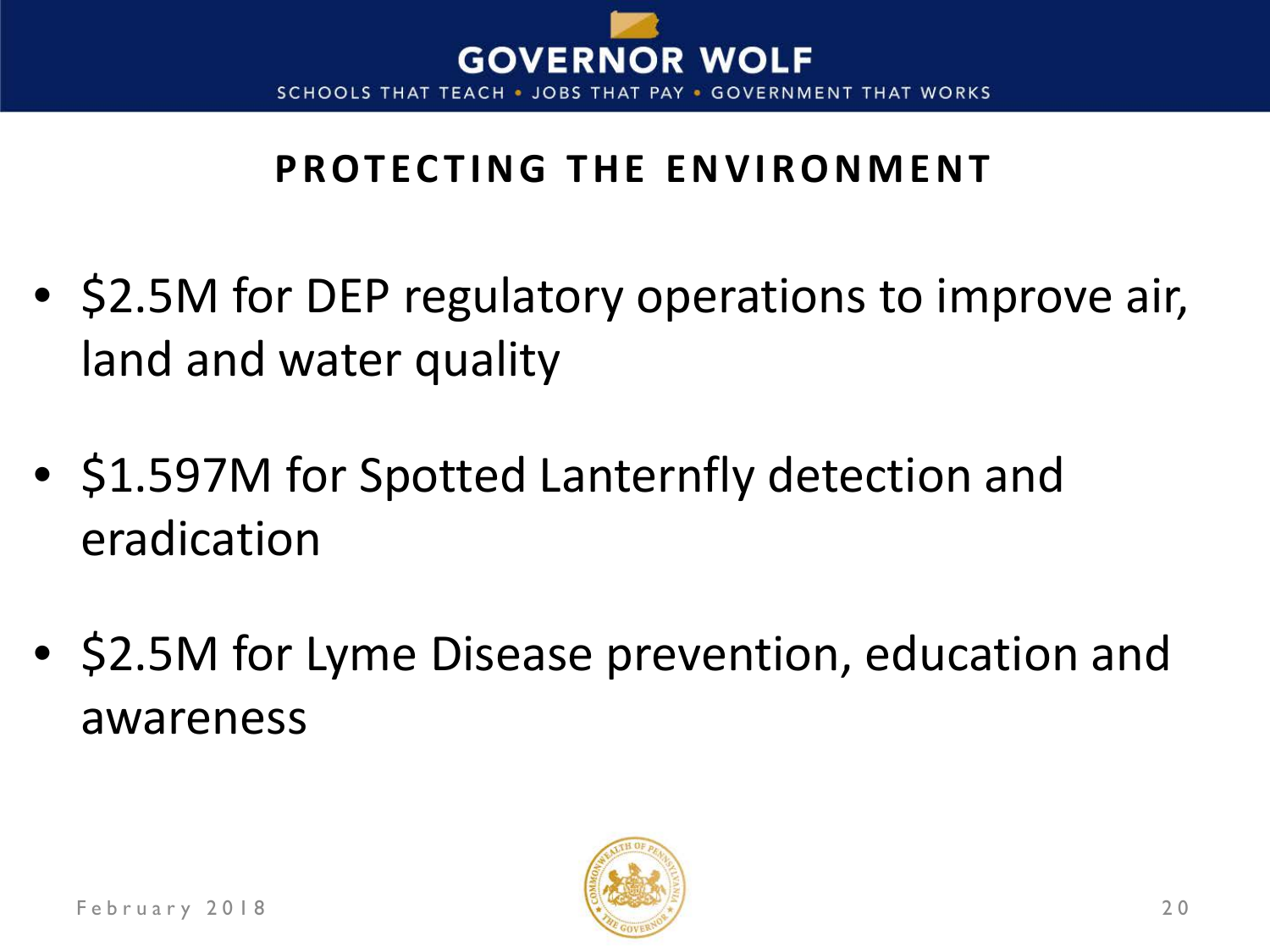

#### **2017-18 GENERAL FUND TAX REVENUE COLLECTIONS THROUGH JANUARY**

|                                   |                       | <b>Estimated</b><br><b>Actual</b> |              |                | \$ Difference | % Difference |         |
|-----------------------------------|-----------------------|-----------------------------------|--------------|----------------|---------------|--------------|---------|
|                                   | (Dollars in Millions) |                                   |              |                |               |              |         |
| <b>Corporation Taxes</b>          | \$                    | 1,464.8                           | S            | 1,440.7        | \$,           | (24.1)       | $-1.6%$ |
| <b>Consumption Taxes</b>          |                       | 7,165.0                           |              | 7,135.2        |               | (29.8)       | $-0.4%$ |
| Sales & Use - Non-Motor           |                       | 5,318.9                           |              | 5,325.7        |               | 6.8          | 0.1%    |
| All Other                         |                       | 1,846.1                           |              | 1,809.6        |               | (36.5)       | $-2.0%$ |
| <b>Other Taxes</b>                |                       | 8,105.7                           |              | 8,247.8        |               | 142.1        | 1.8%    |
| PIT Withholding                   |                       | 5,836.0                           |              | 5,847.8        |               | 11.8         | 0.2%    |
| PIT Non-Withholding               |                       | 1,334.9                           |              | 1,456.3        |               | 121.4        | 9.1%    |
| All Other                         |                       | 934.8                             |              | 943.8          |               | 8.9          | 1.0%    |
| <b>Total Tax Revenue:</b>         | \$                    | 16,735.5                          |              | $$16,823.7$ \$ |               | 88.2         | 0.5%    |
| <b>Total Non-Tax Revenue:</b>     | \$                    | 542.6                             | $\mathsf{S}$ | 544.1          | $\varsigma$   | 1.5          | 0.3%    |
| <b>Total General Fund Revenue</b> | \$                    | 17,278.1                          |              | \$17,367.8     | $\mathsf{S}$  | 89.7         | 0.5%    |

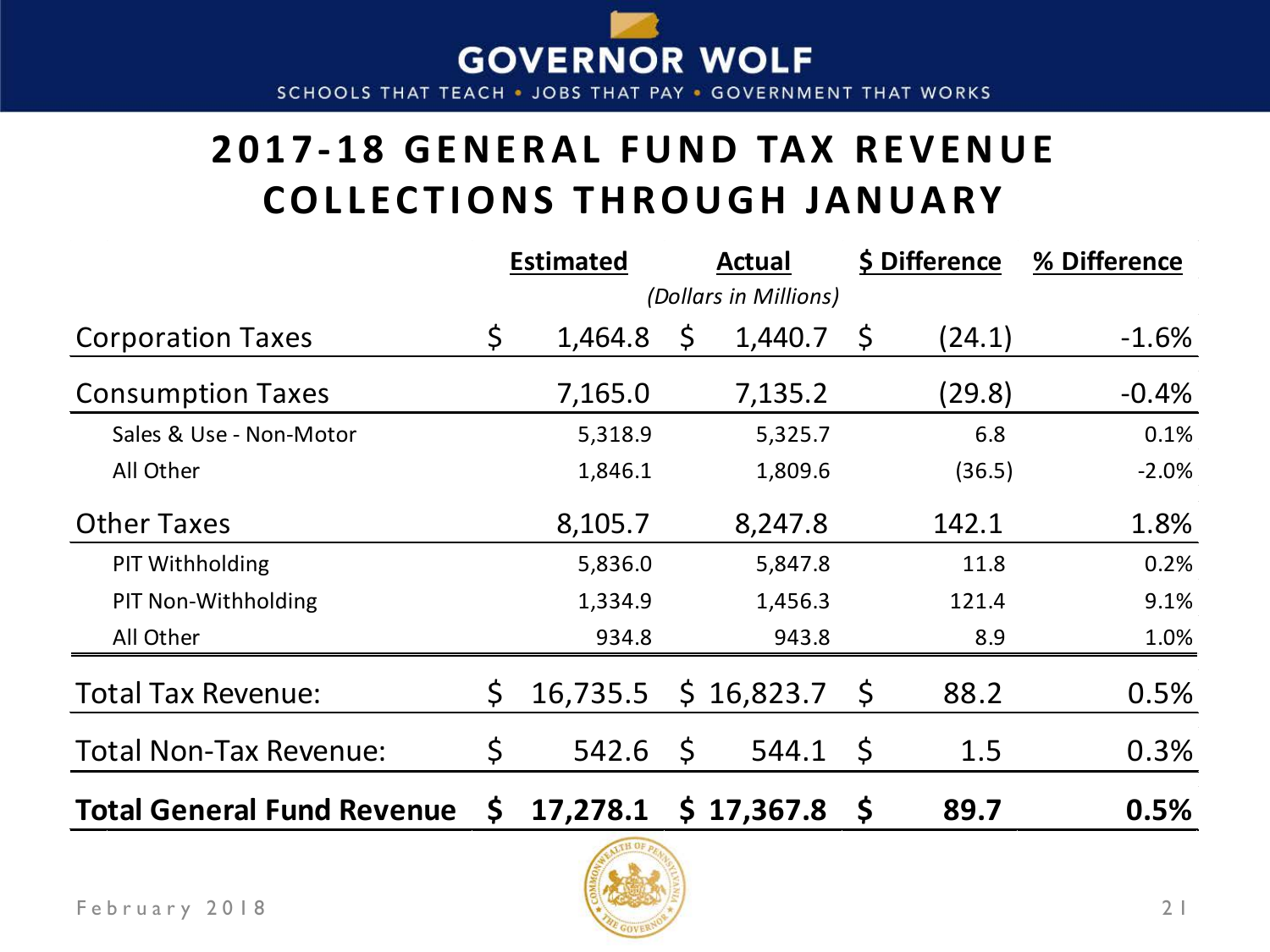

SCHOOLS THAT TEACH . JOBS THAT PAY . GOVERNMENT THAT WORKS

#### **FINANCIAL STATEMENT**

|                                         |                  |                         | (Dollars in Thousands)  |                          |                  |                        |
|-----------------------------------------|------------------|-------------------------|-------------------------|--------------------------|------------------|------------------------|
|                                         | 2017-18          | 2018-19                 | 2019-20                 | 2020-21                  | 2021-22          | 2022-23                |
|                                         | <b>Available</b> | <b>Proposed</b>         | <b>Estimated</b>        | <b>Estimated</b>         | <b>Estimated</b> | <b>Estimated</b>       |
| <b>Beginning Balance</b> \$ (1,539,333) |                  | 41,468<br>\$            | 11,620<br>$\mathbf{\$}$ | 92,233<br>\$             | 361,195<br>\$    | 344,173<br>\$          |
|                                         | 34,767,100       | 34,220,300              | 35,956,300              | 37,338,500               | 37,964,300       | 38,457,300             |
|                                         | (1,385,000)      | (1,359,000)             | (1,389,000)             | (1,437,000)              | (1,470,000)      | (1,494,000)            |
| Total Revenue                           | 31,842,767       | 32,902,768              | 34,578,920              | 35,993,733               | 36,855,495       | 37, 307, 473           |
|                                         | 210,000          | 100,000                 | 100,000                 | 100,000                  | 100,000          | 100,000                |
| Funds Available                         | 32,052,767       | 33,002,768              | 34,678,920              | 36,093,733               | 36,955,495       | 37,407,473             |
| Enacted/Proposed Expenditures           | 31,997,476       | 32,987,275              | 34,555,942              | 35,612,139               | 36,496,597       | 37,404,888             |
| Total Expenditures                      | 31,997,476       | 32,987,275              | 34,555,942              | 35,612,139               | 36,496,597       | 37,404,888             |
| <b>Preliminary Balance</b>              | 55,291           | 15,493                  | 122,978                 | 481,594                  | 458,898          | 2,585                  |
| Transfer to the Rainy Day Fund.         | (13, 823)        | (3,873)                 | (30, 745)               | (120, 399)               | (114, 725)       | (646)                  |
| <b>Ending Balance</b> \$                | 41,468           | $\mathbf{\$}$<br>11,620 | 92,233<br><sup>\$</sup> | 361,195<br>$\mathbf{\$}$ | 344,173          | 1,939<br>$\mathbf{\$}$ |
| <b>Cumulative Rainy Day Transfer</b>    | 13,823           | 17,696                  | 48,441                  | 168,840                  | 283,565          | 284,211                |
| <b>CNIT Rate (Effective Jan. 1)</b>     | 9.99%            | 9.99%                   | 9.49%                   | 8.99%                    | 8.49%            | 7.99%                  |